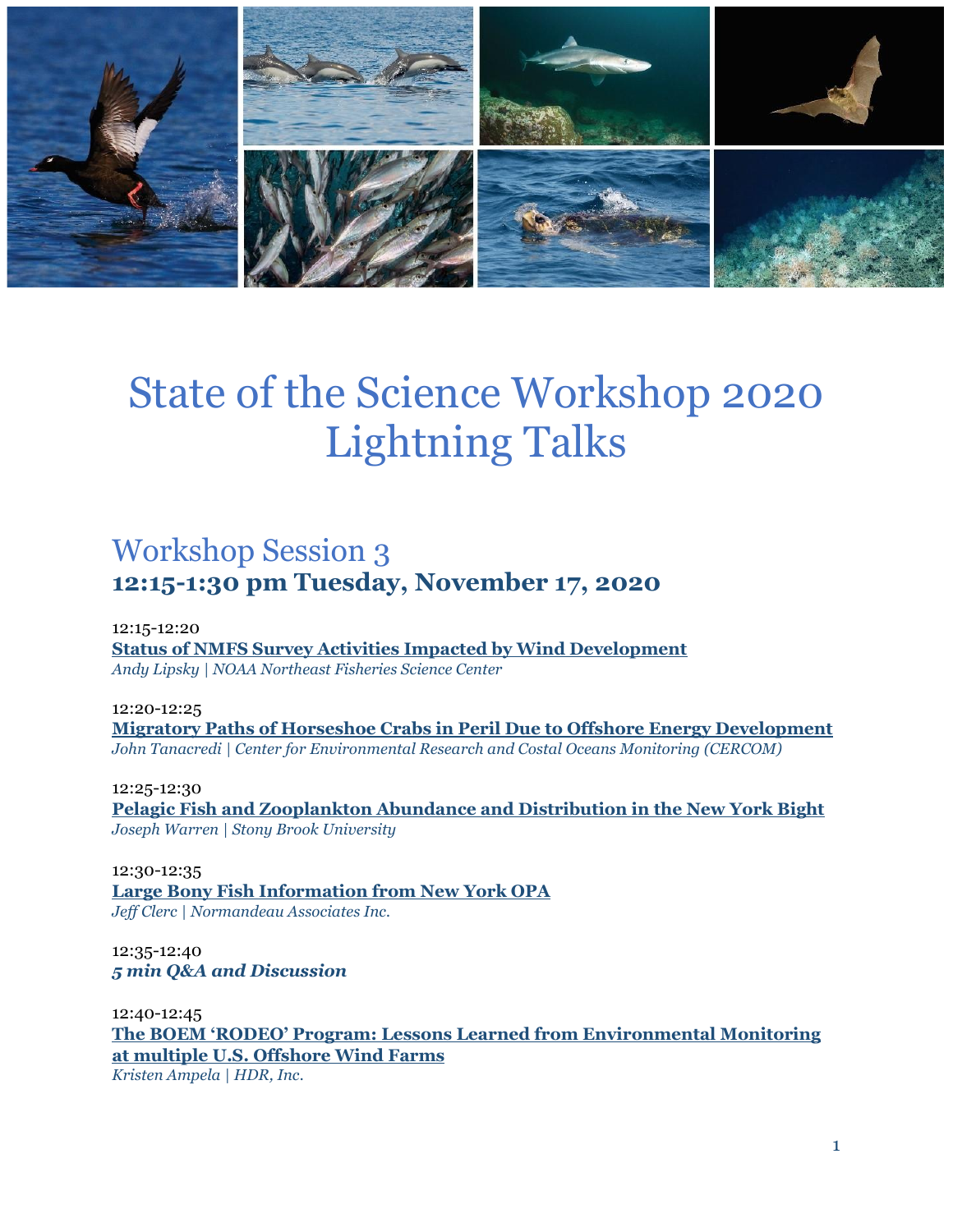12:45-12:50

#### **[Mapping the Distribution and Habitat Use of Atlantic Cod Spawning Aggregations](#page-12-1)  [on Cox's Ledge to Assess Potential Impacts of Offshore Wind Development](#page-12-1)**

*Rebecca Van Hoeck | University of North Carolina at Chapel Hill Ali Frey, University of Massachusetts Dartmouth School for Marine Science & Technology*

#### 12:50-12:55 **[Multi-scale Relationships between Marine Predators and the Distribution of](#page-4-1)  [Forage Fish](#page-4-1)**

*Evan Adams | Biodiversity Research Institute*

12:55-1:00 **[Benthic habitat and epifaunal monitoring at the Block Island Wind Farm](#page-7-1)** *Zoe Hutchison | University of Rhode Island*

1:00-1:05 *5 min Q&A and Discussion*

1:05-1:10 **[Expected Effects of Proposed Large Scale Offshore Wind Farm Implementation of](#page-8-0)  Common Guillemots (***Uria aalge***[\) in the southern North Sea](#page-8-0)** *Verena Peschko | Research and Technology Centre (FTZ), University of Kiel*

1:10-1:15

**[Protected Species Observer \(PSO\) Detections of North Atlantic Right Whales](#page-9-0)  [\(NARW\): Contributing to Science, Conservation, and Management](#page-9-0)** *Craig Reiser | Smultea Sciences*

1:15-1:20

**[Age-based Habitat Use of Humpback Whales in the New York Bight and](#page-11-0)  [Implications for Vessel Strikes](#page-11-0)** *Julia Stepanuk | Stony Brook University Department of Ecology and Evolution*

1:20-1:25

**[Review of Night Vision Technologies for Detecting Cetaceans](#page-10-0) From Sea** *Mari Smultea | Smultea Sciences*

1:25-1:30 *5 min Q&A and Discussion*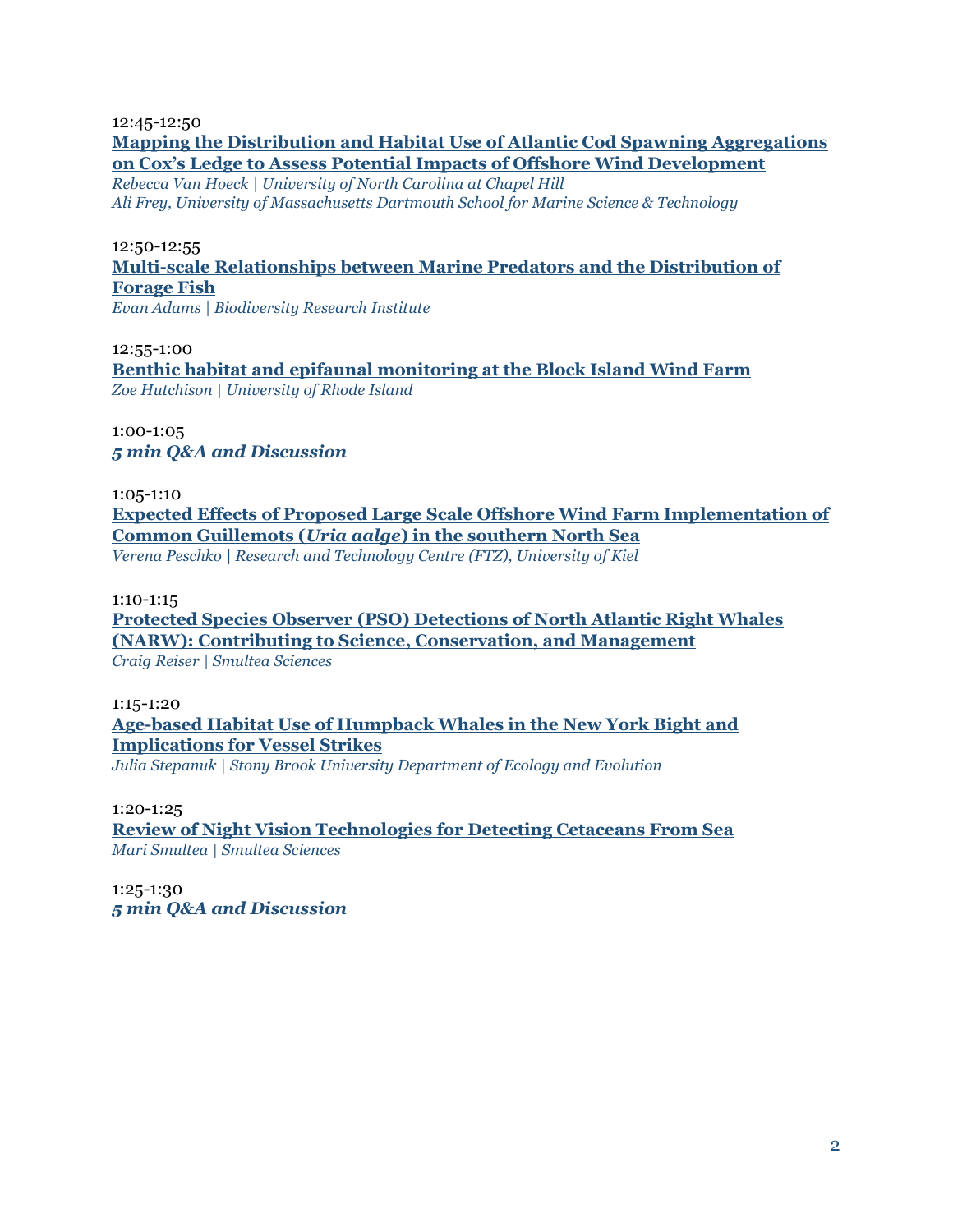# Session 7 **12:30-1:30 pm Thursday, November 19, 2020**

#### 12:30-12:35 **[Introduction to ICES Offshore Wind Working Group](#page-7-2)** *Andy Lipsky | NOAA Northeast Fisheries Science Center*

#### 12:35-12:40 **[A Stakeholder Driven Vision: Regional Wildlife Science Entity for Atlantic](#page-9-1)  [Offshore Wind](#page-9-1)**

*Kate McClellan Press | New York State Energy Research and Development Authority*

#### 12:40-12:45

**The Responsible Offshore Science Alliance (ROSA): [Establishing Regional](#page-6-0)  [Research and Monitoring for Offshore Wind and Fisheries](#page-6-0)** *Lyndie Hice-Dunton | Responsible Offshore Science Alliance (ROSA)*

12:45-12:50 **[U.S. Offshore Wind Synthesis of Environmental Effects Research](#page-6-1)** *Rebecca Green | National Renewable Energy Laboratory*

12:50-1:00 *10 min Q&A and Discussion*

1:00-1:05 **[Updating Collision Risk Models to Quantify Cumulative Impacts for Endangered](#page-5-1)  [Birds](#page-5-1)** *Christopher Field | University of Rhode Island*

1:05-1:10 **[Analysis and Visualization of Marine-Life Data in the Context of Offshore Wind](#page-10-1)  [Energy Development](#page-10-1)** *Marta Ribera | The Nature Conservancy*

1:10-1:15 **[Development of Monitoring Protocols for Automated Radio Telemetry Studies at](#page-8-1)  [Offshore Wind Energy Areas](#page-8-1)** *Pam Loring | U.S. Fish and Wildlife Service*

1:15-1:20 **[New Technology](#page-11-1) Reduces the Probability of Vessel Strikes on Whales – In Certain Situations all the Way to Zero**

*Dave Steckler | Mysticetus*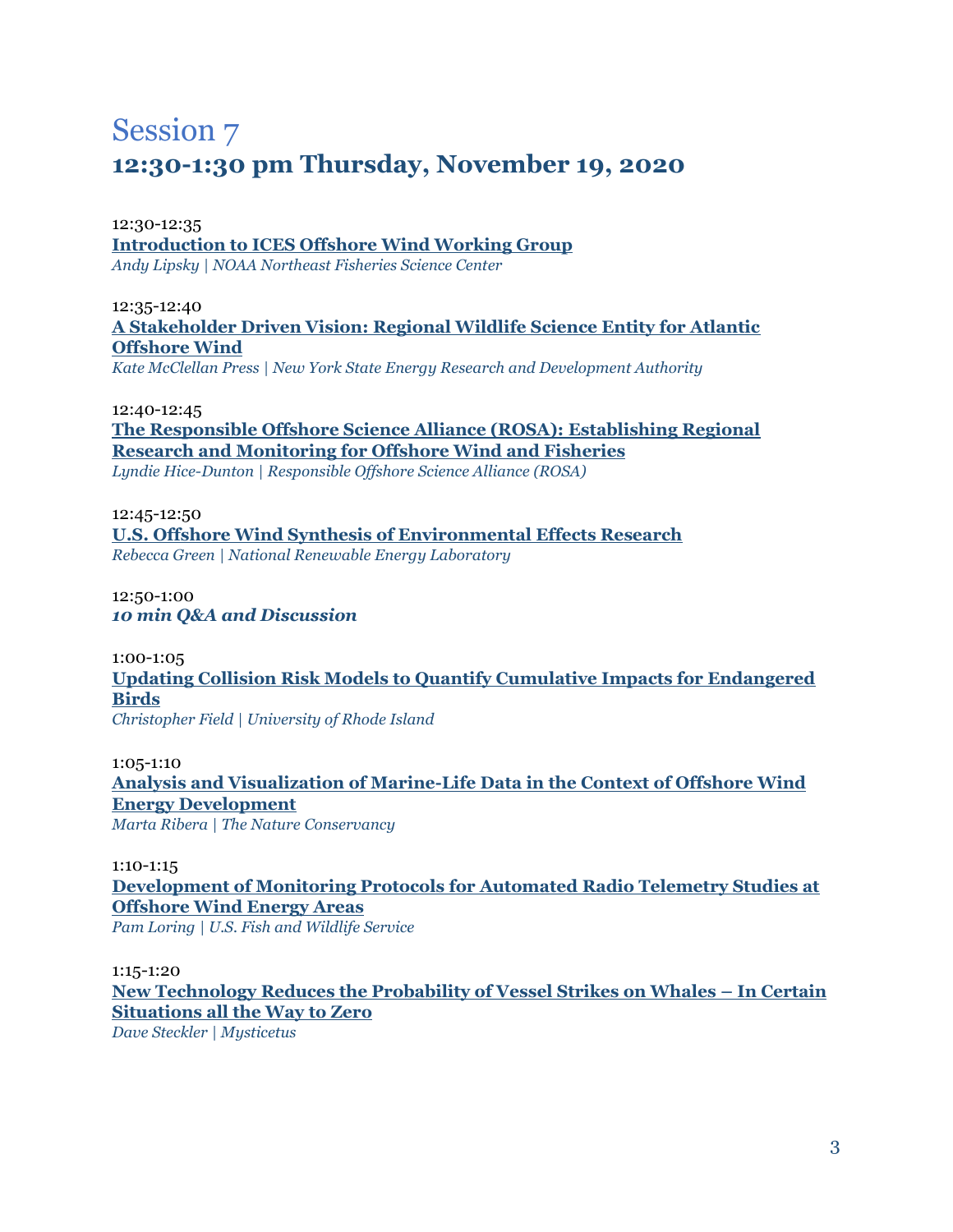1:20-1:25 **[Ecosystem Dynamics: An Examination of the](#page-12-2) Relationships Between [Environmental Processes, Primary Productivity, and Distribution](#page-12-2) of Species at Higher Trophic Levels** *Frank Thomsen | DHI Group*

1:20-1:30 *10 min Q&A and Discussion*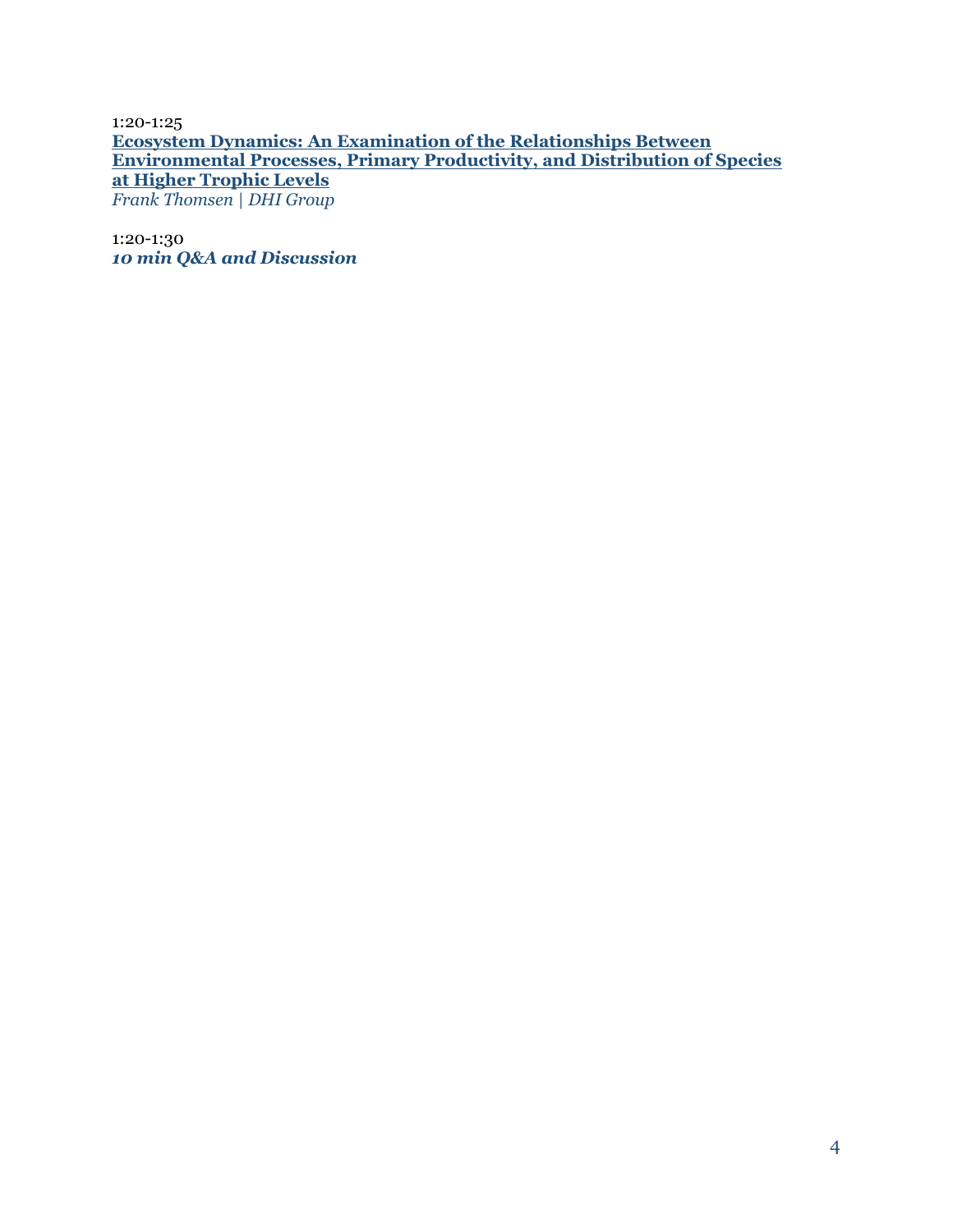# Lightning Talk Abstracts

Abstracts are in alphabetical order by first author's last name

# <span id="page-4-1"></span>**Multi-scale Relationships between Marine Predators and the Distribution of Forage Fish**

*Adams, E. (evan.adams@briloon.org)<sup>1</sup> , Friedland, K. <sup>2</sup> , Gilbert, A. <sup>1</sup> , Goetsch, C. <sup>1</sup> , Goyert, H. <sup>3</sup> , Gulka, J. <sup>1</sup> , Stenhouse, I. <sup>1</sup> , Williams, K. <sup>1</sup> , Winship, A. <sup>3</sup>* <sup>1</sup> Biodiversity Research Institute; <sup>2</sup> NOAA Northeast Fisheries Science Center; <sup>3</sup> NOAA National Centers for Coastal Ocean Science

The trophic structure of marine ecosystems is complex, owing in part to dynamic spatiotemporal variability. To better understand the combined effects of environmental changes and biological interactions on marine species, we are conducting a study of the multiple scales at which forage fish influence marine predators. Forage fish distributions and aggregations are quantified by combining observations from NOAA bottom trawl surveys and digital aerial surveys. These data from the Northeast U.S. Continental Shelf will be used to quantify how forage fish populations affect key seabird predators like Northern Gannets, Red-throated Loons, and Long-tailed Ducks at three scales:

- individual movements and habitat use, where forage fish availability will be connected to predator movements using behavioral models derived from satellite telemetry data;
- seasonal changes in predator distribution and abundance, where integrated modeling techniques will be used to combine data from multiple survey types; and
- long-term population trends, where archival survey data for predator and prey species will be combined to determine temporal correlations in areas with high survey effort.

This project is ongoing; the current focus is on forage fish availability estimation and seabird movement modeling. We will discuss our current approach to forage fish data synthesis using spatially explicit distribution and group size models, and our implementation of Hidden Markov models to estimate seabird movement. Using these techniques to elucidate biotic connections is important to understanding how anthropogenic changes to marine ecosystems—particularly from offshore wind development—could affect predators in multifaceted ways.

# <span id="page-4-0"></span>**The BOEM 'RODEO' Program: Lessons Learned from Environmental Monitoring at Multiple U.S. Offshore Wind Farms**

#### *Ampela, K. (Kristen.ampela@hdrinc.com)<sup>1</sup> , Khan, A. <sup>1</sup> <sup>1</sup>* HDR, Inc.

The purpose of the BOEM-sponsored Real-time Opportunity for Development Environmental Observations (RODEO) Program is to gather real-time data during construction and operation of offshore wind farms (OWF) at various locations in the U.S. to help assess environmental impacts of current—and planned—OWF facilities. Starting in 2015, a four-year monitoring study was conducted at the Block Island Wind Farm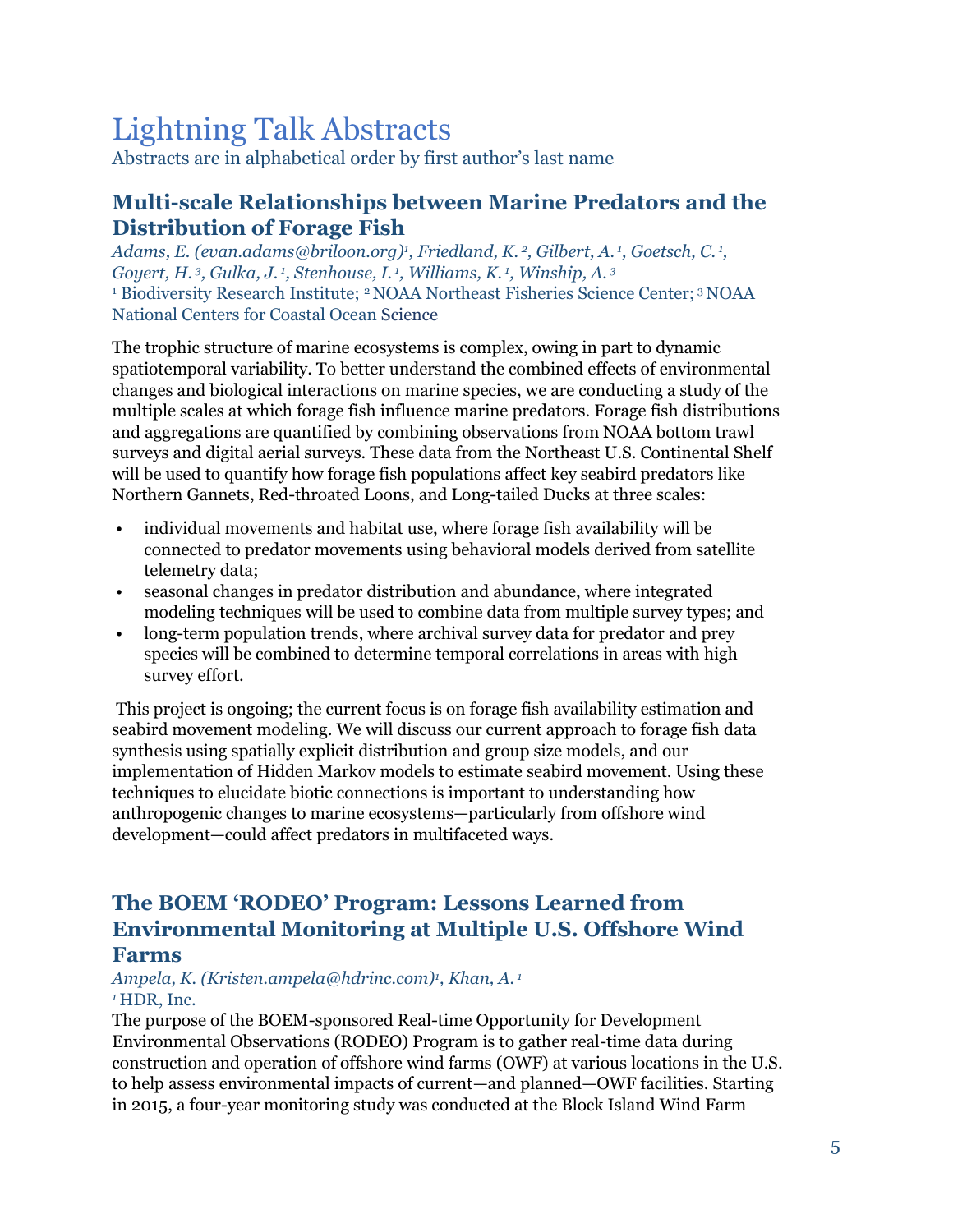(BIWF) off Rhode Island, the first commercial wind farm in the U.S. A suite of environmental data was collected, including underwater and airborne noise measurements during construction and initial operations; turbine scour; seafloor disturbance and recovery rates; benthic community abundance and diversity, and epifouling of turbine foundations. Valuable lessons learned and data gathered at BIWF have informed and refined environmental monitoring approaches for future U.S. OWF developments, including improved sensor placement design; expansion of metocean data collection and corrosion monitoring, and increased focus on underwater noise monitoring during construction to better understand potential impacts on marine mammals, sea turtles, and fish. The RODEO Program provides an important framework to align and integrate results from environmental studies of OWFs in multiple regions, involving different design and construction approaches, in a variety of benthic habitats and sediment types. The understanding and insights gained from the Program will also help BOEM to identify, reduce, and mitigate environmental risks in the future, and significantly increase the efficiency of BOEM's regulatory review process for OWF development in the U.S.

# <span id="page-5-0"></span>**Large Bony Fish Information from NY OPA**

*Clerc, J. (jclerc@normandeau.com)<sup>1</sup> , Robinson Willmott, J. <sup>1</sup> , Lampman, G. <sup>2</sup> <sup>1</sup>*Normandeau Associates Inc; 2 NYSERDA

NYSERDA commissioned Normandeau-APEM to provide 3 years of seasonal aerial digital surveys over the entire offshore planning area. Although surveys were designed to capture information on birds, marine mammals, turtles and cartilaginous species, they also inadvertently captured information on some large bony fish species, specifically mahi-mahi, sunfish, billfish and tuna species, some of which showed preferences with regard to distance from shore, ocean depth, and/or seasonality. Normandeau would be delighted to share this information with the workshop attendees.

# <span id="page-5-1"></span>**Updating Collision Risk Models to Quantify Cumulative Impacts for Endangered Birds**

*Field, C. (christopher.field@uconn.edu)<sup>1</sup> , Loring, P. <sup>2</sup> , Gerber, B. <sup>3</sup>* <sup>1</sup> University of Rhode Island; <sup>2</sup> Division of Migratory Birds, U.S. Fish and Wildlife Service, <sup>3</sup>Department of Natural Resources Science, University Of Rhode Island

Developing a decision support framework for the potential impacts of offshore wind on wildlife requires addressing several challenges. These include propagating and communicating multiple sources of uncertainty, interpreting models for non-specialists, and the need for agility in the face of shifting data availability. We will discuss our recent efforts to address these challenges as we develop an online support tool for quantifying the impacts of offshore wind on endangered birds. We will discuss specific challenges to adapting recent European efforts for U.S.-based policy, including differences in the availability of key data sources. We will highlight our efforts to integrate data from the Motus wildlife tracking network and quantify cumulative impacts across offshore projects. We will also discuss the generalizability of our work, including key similarities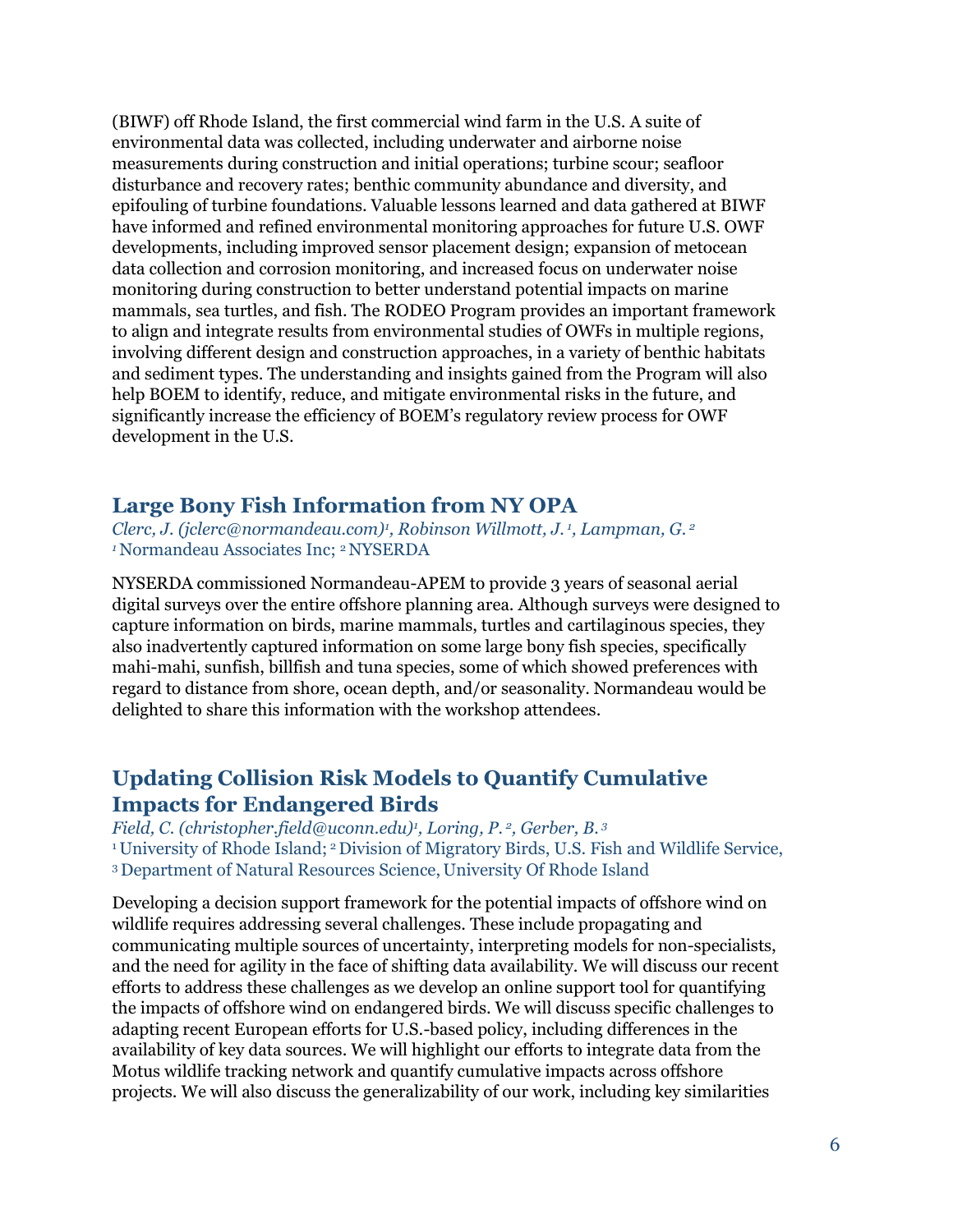and differences between our work and other efforts to model and communicate risk associated with offshore wind.

# <span id="page-6-1"></span>**U.S. Offshore Wind Synthesis of Environmental Effects Research**

*Gorton, A. <sup>2</sup> , Green, R. (Rebecca.green@nrel.gov)<sup>1</sup> , Harker-Klimes, G.<sup>2</sup> , Hein, C. <sup>1</sup> , Straw, B. <sup>1</sup>*

<sup>1</sup> National Renewable Energy Laboratory; <sup>2</sup> Pacific Northwest National Laboratory

At the direction of the Department of Energy, Pacific Northwest National Laboratory (PNNL) and the National Renewable Energy Laboratory (NREL) are partnering on the U.S. Offshore Wind Synthesis of Environmental Effects Research (SEER) project. The multi-year collaborative effort will facilitate knowledge transfer for offshore wind (OSW) research around the world to synthesize key issues and disseminate existing knowledge about environmental effects, inform applicability to U.S. waters, and prioritize future research needs. Research related to monitoring and mitigating impacts from OSW development on wildlife, habitats, and related environmental processes will inform environmental research prioritization among stakeholders, reduce redundancy among stakeholder group activities, and catalyze solution development. The outcomes of this project will build relationships among various OSW environmental stakeholders to support strategic research efforts by increasing communication, encouraging collaboration, and reducing redundancy. Where feasible, work products will identify key areas where misinformation persists and issues that have been thoroughly studied, are well understood, and can be considered low priority or resolved.

<span id="page-6-0"></span>This presentation will include: project impetus, goals, and objectives; stakeholder outreach and engagement efforts; research topics and prioritization; project products and outcomes; and dissemination methods.

# **The Responsible Offshore Science Alliance (ROSA): Establishing Regional Research and Monitoring for Offshore Wind and Fisheries**

#### *Hice-Dunton, L. (lyndie@rosascience.org) 1* <sup>1</sup>Responsible Offshore Science Alliance

The Responsible Offshore Science Alliance (ROSA) is a partnership formed by fishermen and offshore wind leaders, in collaboration with US federal and state management experts to enhance scientific understanding necessary to support the coexistence of wind energy development and sustainable fisheries. Formed in early 2019, ROSA provides for and advances regional research and monitoring of fisheries and offshore wind interactions through coordination and cooperation. Modelled after successful partnerships in Europe and elsewhere, ROSA's mission is to advance our understanding of interactions in US state and federal waters. The organization's goal is to increase salient and credible data on fisheries and wind development and improve our knowledge on of the effects of wind energy development on fisheries and ocean ecosystems. ROSA will maximize public-private partnerships to enhance understanding of the ocean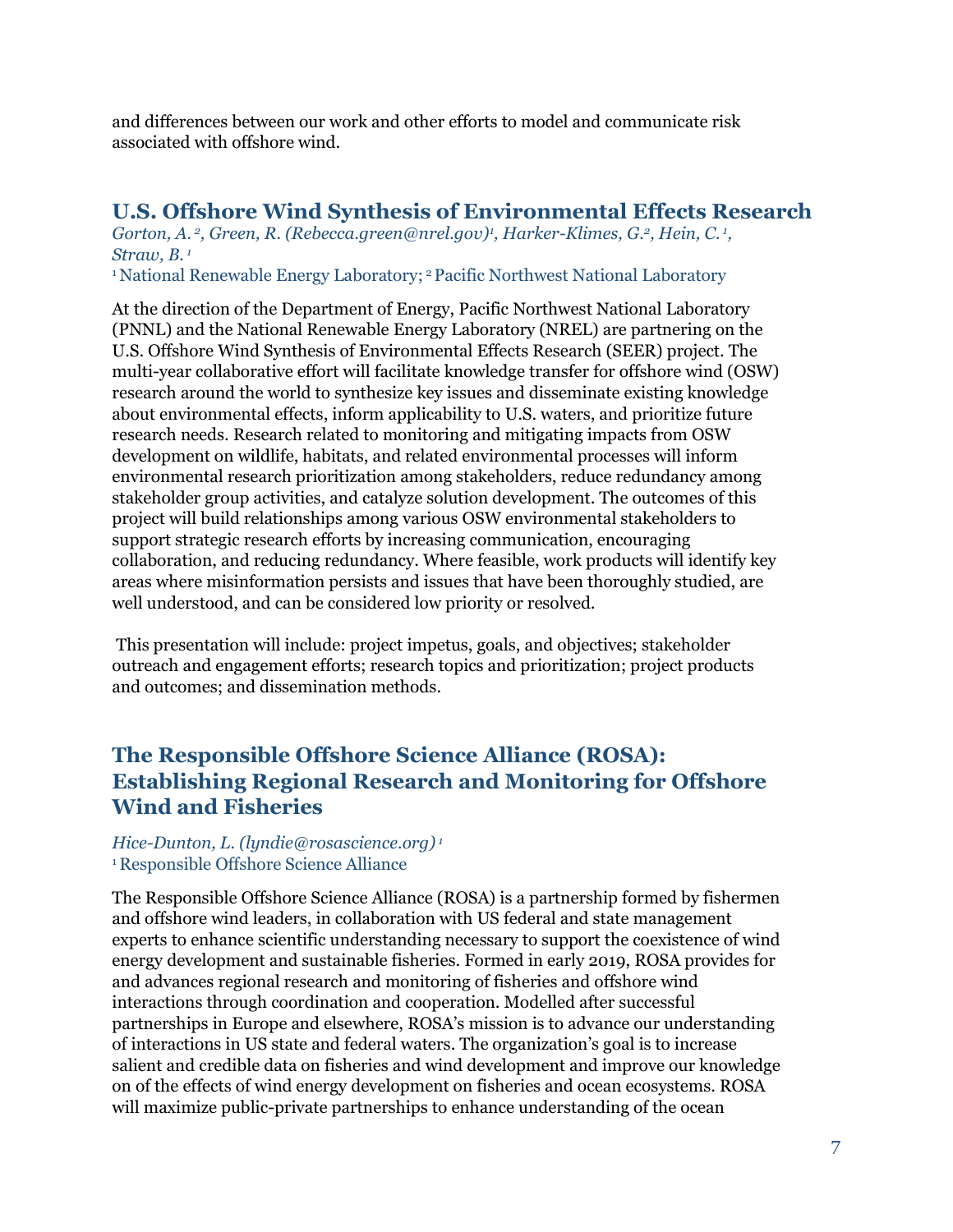environment that fisheries and offshore wind energy activities occupy, through rigorous and unbiased science and research efforts. Specifically, ROSA aims to: identify regional research and monitoring needs; provide a forum for coordinating existing programs; advance regional understanding through collaboration, partnerships, and cooperative research; facilitate and improve standardization and access to data; administer research; and disseminate research and communicate findings. The presentation will focus on an overview of ROSA's formation, progress to date, and future actions of the organization.

# <span id="page-7-1"></span><span id="page-7-0"></span>**Benthic habitat and epifaunal monitoring at the Block Island Wind Farm**

*Hutchison, Z.L. (zoe\_hutchison@uri.edu)1,2, Bartley, M.L.1,3, King, J.W.<sup>1</sup> , English, P.<sup>4</sup> , Grace, S.<sup>5</sup> , Khan, A.<sup>6</sup>*

<sup>1</sup>Graduate School of Oceanography, University of Rhode Island; <sup>2</sup>School of Biology, University of St. Andrews; 3Natural Resource Stewardship and Science Directorate, National Park Service; 4FUGRO GB Marine Ltd.; 5Department of Biology, Southern Connecticut State University, 6HDR

As part of the RODEO Program, a three-year benthic habitat and epifouling monitoring effort took place at Block Island Wind Farm (BIWF) between late-2016 and late-2019. The aim of the study was to observe and quantify near-field spatio-temporal changes in the seabed, focusing on the sediment grain size, organic enrichment and benthic macrofaunal communities present. Efforts were later extended to characterize the epifaunal growth on the BIWF turbine foundation structures. On the structure, the epifaunal communities were dominated by the blue mussel, *Mytilus edulis*. Other species of note were the coral, *Astrangia poculata* and invasive tunicate, *Didemnum vexillum* and an abundance of black sea bass, *Centropristis striata.* Within the turbine foundation footprints, particularly at Turbine 1, mussel aggregations had formed. In areas of dense mussel aggregations increased sediment fines and organic enrichment were evident. Within the 30-90 m area from the center of the turbine, no specific gradients of change with distance from the structure were detected in sediment grain size or organic enrichment. The macrofaunal composition and characteristics were variable between turbines and years. Turbine 1 was more distinct from Turbine 3 and 5 in macrofaunal community characteristics. Within the Turbine 1 study area, mussels had become more abundant and there were few, but distinct areas of strong change associated with mussel presence. The results suggest that future expansion of offshore wind farms across the east coast continental shelf should consider the cumulative benthic modification where similar jacket foundation types are installed.

# **Status of NMFS Survey Activities Impacted by Wind Development**

*Lipsky, A.(andrew.lipsky@noaa.gov)<sup>1</sup>* <sup>1</sup>NOAA Northeast Fisheries Science Center

<span id="page-7-2"></span>TBD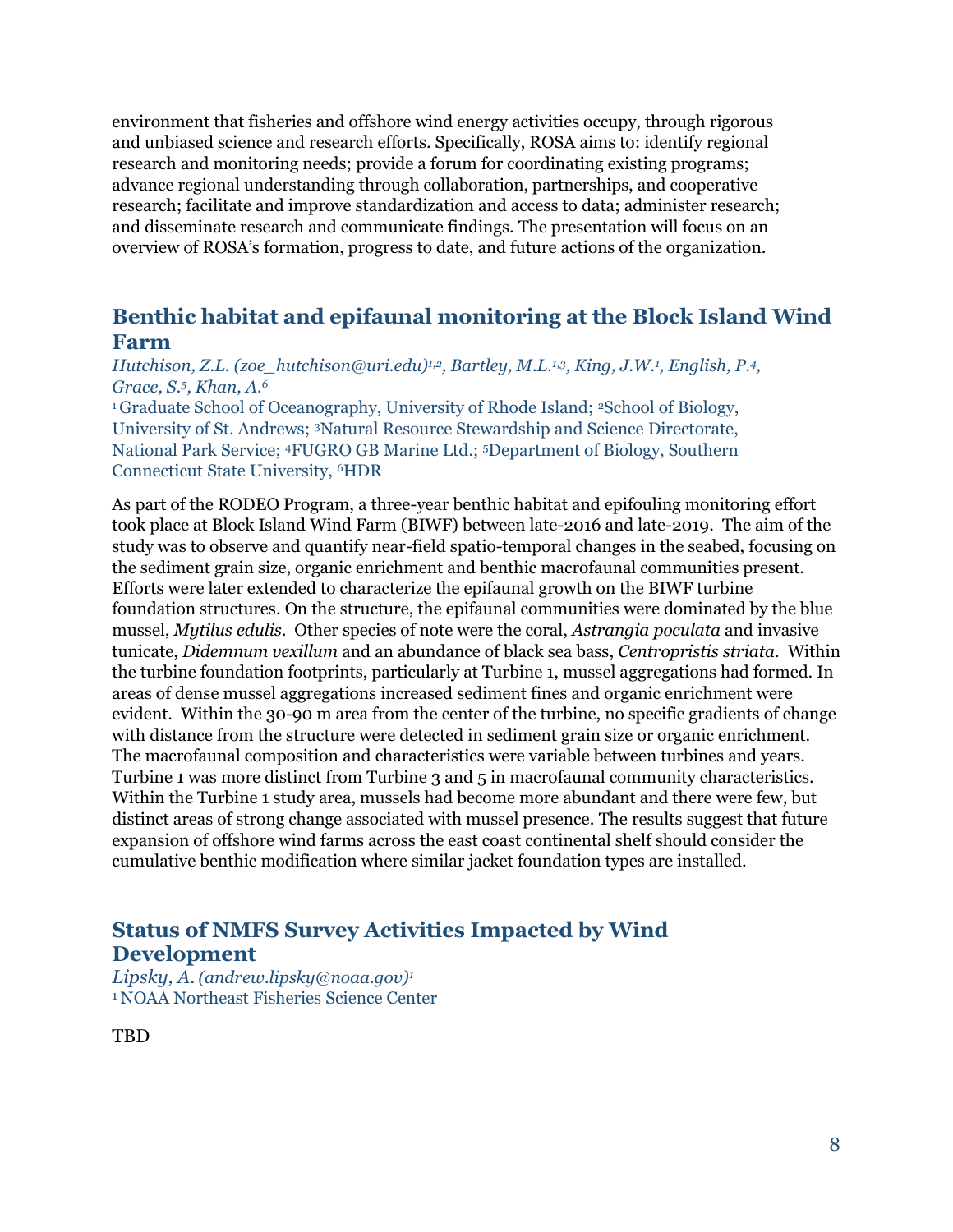#### **Introduction to ICES Offshore Wind Working Group**

*Lipsky, A. (andrew.lipsky@noaa.gov)<sup>1</sup>* <sup>1</sup>NOAA Northeast Fisheries Science Center

<span id="page-8-1"></span>**TBD** 

# **Development of Monitoring Protocols for Automated Radio Telemetry Studies at Offshore Wind Energy Areas**

*Loring, P. (pamela\_loring@fws.gov)<sup>1</sup> , Johnston, S.M.<sup>1</sup> , Williams, K.A.<sup>2</sup> , Adams, E.M.<sup>2</sup> , Gilbert, A.<sup>2</sup> , Paton, P.W.C.<sup>3</sup> , Mackenzie, S.A.<sup>4</sup> .* 

<sup>1</sup>U.S. Fish and Wildlife Service Division of Migratory Birds; <sup>2</sup> Biodiversity Research Institute; <sup>3</sup> University of Rhode Island Department of Natural Resources Science; <sup>4</sup>Birds Canada

We are developing guidance for using automated radio telemetry to monitor bird and bat movements at offshore wind energy areas throughout the U.S. Atlantic with funding from NYSERDA. This collaborative project will include: 1) a monitoring framework for pre and postconstruction tracking studies with a focus on federally threatened or endangered terns and shorebirds; 2) a guidance document for co-locating and operating receiving stations on offshore wind turbines and buoys; 3) a free online tool to optimize site-specific study designs at offshore wind projects; 4) a simulation study to estimate detection probability for focal species; and 5) a framework to coordinate data from tracking efforts throughout the U.S. Atlantic with the Motus Wildlife Tracking System. We are developing study products with extensive stakeholder input, including a Project Advisory Committee with representatives from industry, government, and research sectors. In 2021, we will hold a series of workshops to refine study products and work with developers to field test new technology at lease areas. The overarching goal of this effort is to help develop and coordinate automated radio telemetry studies for monitoring avian and bat movements through individual lease areas and the broader U.S. Atlantic offshore region using the best available science. Final study products are anticipated in early 2022.

#### <span id="page-8-0"></span>**Expected Effects of Proposed Large Scale Offshore Wind Farm Implementation on Common Guillemots (***Uria aalge***) in the southern North Sea**

*Peschko, V. (peschko@ftz-west.uni-kiel.de)<sup>1</sup> , Schwemmer, H.<sup>1</sup> , Markones, N.<sup>1</sup> , Borkenhagen, K.<sup>1</sup> , Mercker, M.<sup>2</sup> , Garthe, S.<sup>1</sup>*

<sup>1</sup>Research and Technology Centre (FTZ), University of Kiel; <sup>2</sup>Bionum GmbH- Consulting in Statistical Ecology & Biostatistics

As climate change is rapidly progressing, the pressure for governments to massively reduce greenhouse gas emissions is stronger than ever. The German government plans to implement 40 GW of offshore wind power in the German Exclusive Economic Zone (EEZ) by 2040. As one of the most numerous seabird species in the world, the common guillemot (*Uria aalge*) is prone to interfere with offshore wind farms (OWF). To quantify the possible conflict between guillemot occurrence and current plans of the German government regarding implementation of large scale OWFs, we used a long-term dataset on the distribution and abundance of guillemots in combination with recent estimates of the OWF avoidance by guillemots in German waters. If the current plans are realized, the footprint of the installed OWFs would cover 17% of the German EEZ. Because guillemot density is significantly reduced inside the OWFs and within a radius of 9 km around the OWFs, the 'affected area' would equal 53% of the German EEZ. In total, 54,000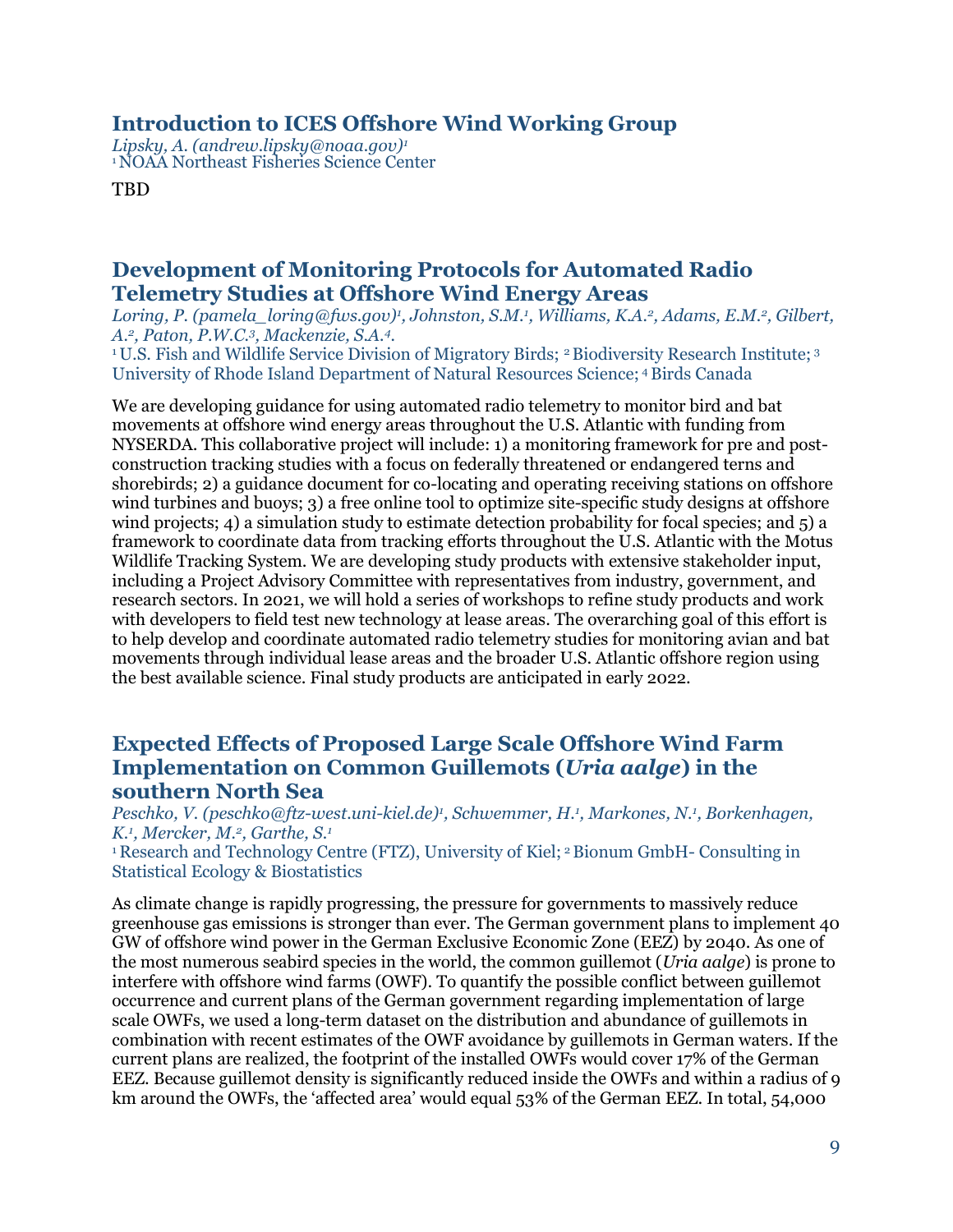(i.e. 60%) of the guillemots occurring in the German North Sea in autumn are using the 'affected area'. As guillemot density was reduced by 49% inside the 'affected area', 30% of the German guillemot population in autumn would experience habitat loss. This clearly illustrates the possible threat for guillemots in the southern North Sea if the current plans of the German government are implemented. The estimates provided here are essential for the development of a sustainable scenario to reduce the human CO2 footprint while protecting biodiversity.

# <span id="page-9-1"></span>**A Stakeholder Driven Vision: Regional Wildlife Science Entity for Atlantic Offshore Wind**

Press, K. McClellan (kate.mcclellanpress@nysderda.ny.gov)<sup>*1*</sup>, Lampman, G.<sup>1</sup>, Bolgen, N.<sup>2</sup>, Carlisle, B.<sup>2</sup>

<sup>1</sup>New York State Energy Research and Development Authority; <sup>2</sup> Massachusetts Clean Energy **Center** 

Starting at the inaugural State of the Science Workshop in 2018, stakeholders expressed the importance of developing a multi-sectoral regional science entity to support research and monitoring on wildlife and offshore wind energy. The effort was further advanced through a series of workshop hosted by the New York State Energy Research and Development Authority (NYSERDA), the Special Initiative for Offshore Wind and the Massachusetts Clean Energy Center (MassCEC). Building from these early efforts, a strong stakeholder engagement process was advanced to develop the current vision for a Regional Wildlife Science Entity (RWSE) for Atlantic offshore wind. The process has been led by a "Coordinating Group", or representative group of stakeholders including NYSERDA, MassCEC, the Bureau of Ocean Energy Management (BOEM), the National Oceanic and Atmospheric Administration (NOAA), Shell, Equinor, the Natural Resources Defense Council (NRDC), and the National Wildlife Federation (NWF). Since 2019, the effort has engaged with stakeholders through meetings, workshops, and interviews to better understand the need for coordinated regional science, define the scope and identify potential organizational designs, which are documented in the RWSE's Organizational Vision. In late 2020, the Coordinating Group has been gathering letters of support and will solicit proposals for a fiscal agent and director through a Request for Qualifications (RFQL) from NYSERDA.

### <span id="page-9-0"></span>**Protected Species Observer (PSO) Detections of North Atlantic Right Whales (NARW); Contributing to Science, Conservation, and Management**

*Reiser, C.M. (craig.reiser@smulteasciences.com)<sup>1</sup> , Smultea, M.A.<sup>1</sup> , Silbur, G.<sup>1</sup>* <sup>1</sup>Smultea Sciences

Offshore wind development in the US Atlantic Ocean relies on protected species observers (PSOs) to conduct dedicated monitoring and mitigation of all vessel operations. These efforts entail a great deal more than simply satisfying a suite of regulatory requirements. In particular, numerous industry operators have expanded their baseline PSO monitoring and mitigation programs to add considerable value to North Atlantic right whale (NARW) conservation efforts through data sharing and reporting measures. Detections of NARW by PSOs are significant events that begin long before passionate PSOs mobilize to vessels, and they extend well beyond completion of a survey. Countless hours are spent vetting, hiring, training, and preparing PSOs for the moment when they detect a NARW. PSOs are fortified with a multitude of tools and technologies to assist their real-time assessment of appropriate mitigation measures. These tools include Mysticetus' data collection software, configured within a regional network of project vessels to allow for automated sharing of detections between vessel PSO teams, as well as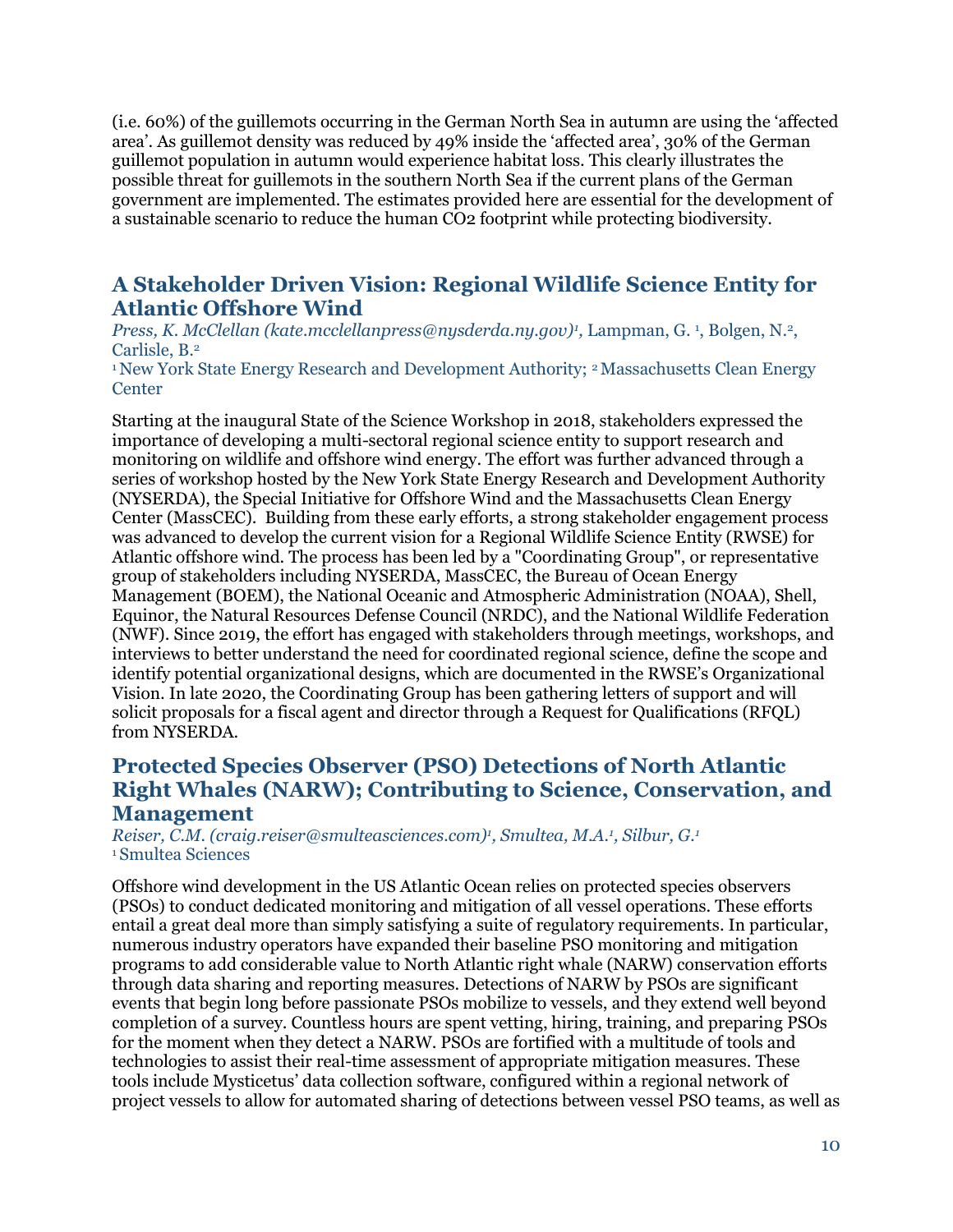automated NARW text and email alerts for onshore project managers. PSOs document all NARW with high definition cameras. Detection data are shared immediately with the NOAA Right Whale Sighting Advisory System via the Whale Alert smartphone application. Photos are shared with NOAA's Northeast Fisheries Science Center and the New England Aquarium. These proactive efforts are made to ensure – first and foremost – all NARW encounters are mitigated, but also to contribute to the overarching goal of advancing NARW science, conservation, and management for the greater good.

### <span id="page-10-1"></span>**Analysis and Visualization of Marine-Life Data in the Context of Offshore Wind Energy Development**

*Ribera, M. (marta.ribera@tnc.org)<sup><i>i*</sup>, Anderson, M.<sup>*i*</sup>, Bruce, C.<sup>*i*</sup>, Martin, E.<sup>*i*</sup>, McGuire, C.<sup>*i*</sup>, *McGee, S.<sup>1</sup>*

#### <sup>1</sup>The Nature Conservancy

In the past few years, there has been an acceleration in the interest for the development of commercial offshore wind energy sites along the US Atlantic seaboard, with over 4.5 million acres of ocean habitat off the east coast of the US either already leased (1.75M) or formally in the process of being considered for leasing (2.75M). The Nature Conservancy wants to ensure that siting, construction, and operation of wind development offshore is done with the environment in mind, considering key habitats and species. We believe it is critical to provide the best scientific information to stakeholders to guide the planning and review process. However, stakeholders reviewing Environmental Impact Assessments for wind development projects either don't have access to all the needed information or the capacity to quickly review each submission within the time allowed. Regional data portals compile the best available regional data, but reviewing and interpreting all appropriate information is often an overwhelming task. Also, stakeholders can only view each dataset in isolation, without any interpretation of what it means in the context of other species and processes in the region. TNC is developing a peerreviewed decision support tool to contextualize siting of wind energy projects, and to avoid and monitor potential negative environmental impacts. By summarizing important natural resources for an area, users can identify potential red flags in the development and operation of wind energy offshore.

#### <span id="page-10-0"></span>**Review of Night Vision Technologies for Detecting Cetaceans From Sea**

#### *Smultea, M. (mari@smulteasciences.com)<sup>1</sup> , Siber, G.<sup>1</sup> , Donlan, P.<sup>2</sup> , Wilson, S.<sup>3</sup> , Morse, L.<sup>3</sup> , Fertl, D.1,4, Steckler, D.<sup>2</sup>*

<sup>1</sup>Smultea Sciences; <sup>2</sup>Mysticetus; <sup>3</sup>Deepwater Wind Power Ørsted; <sup>4</sup>Ziphius Ecoservices

Data are sparse on specific model, specification, cost and at-sea effectiveness of visionenhancing devices for detecting cetaceans during darkness. We identified/evaluated/compared 15 specific vision-enhancing devices used/useful to meet U.S. Atlantic regulatory requirements for marine mammal mitigation/monitoring during darkness for Ørsted and Deepwater Wind offshore wind development activities in 2017-19. Evaluation focused on cetacean detection at distances of 200, 500 and 1000 m from a vessel. We compiled available literature, personal communications with experts, our own in-field results and internet searches. Results indicate that for regulated zones <200 m in radius, recently used specific hand-held infra-red (IR) and hand-held light-enhancing devices are considered reasonably effective. At 200-500+ m, more expensive yet reasonably priced mounted IR devices providing automatic detection software, image stabilization, remote display, and/or mitigation zone delineation improve objective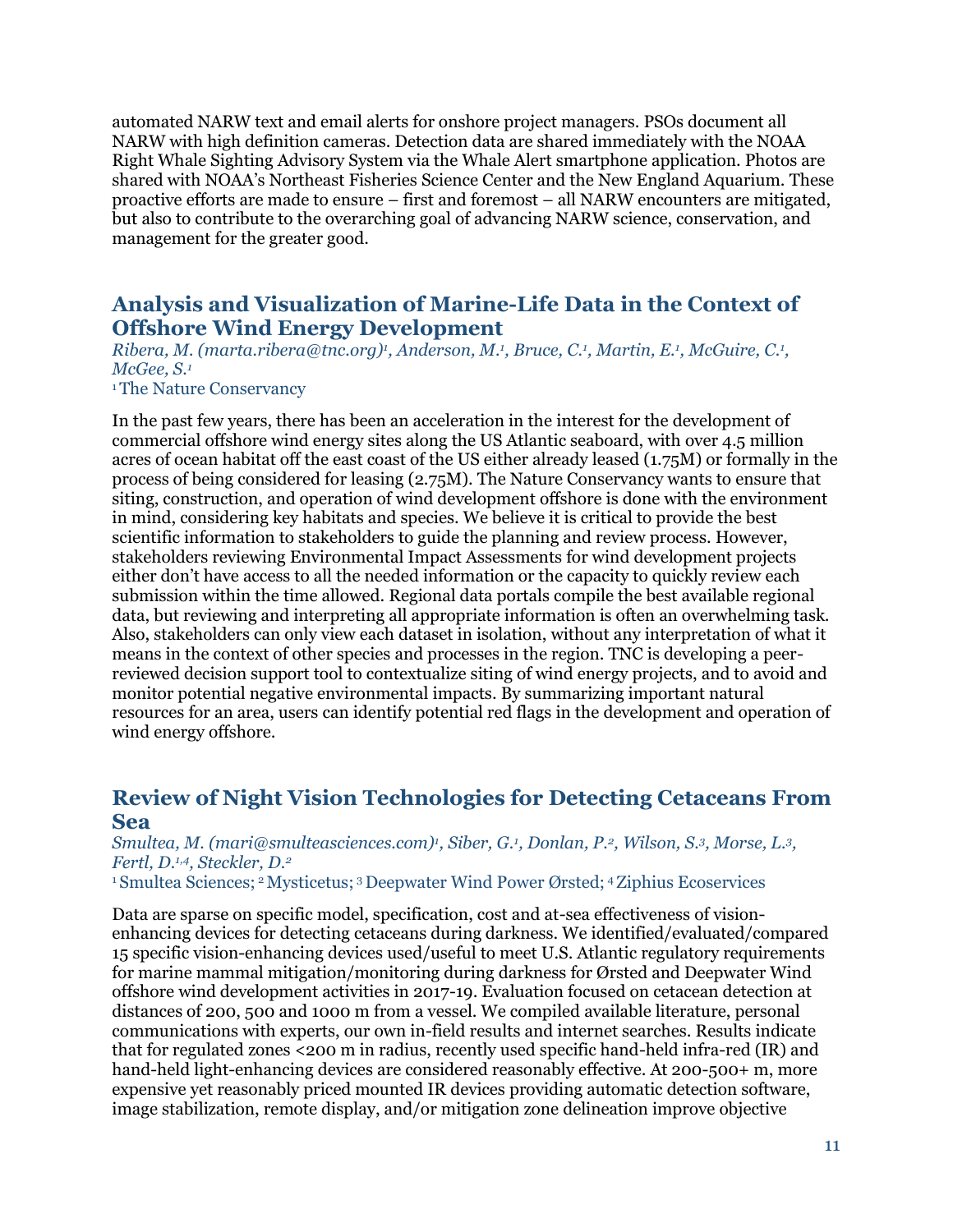mitigation decision-making and alleviate observer eye strain of handheld devices. Multiple camera use and video/still image review capability improve sighting effectiveness and reduce false negative indications. Device performance is influenced by weather conditions (fog, rain). Using mounted IR cameras we detected whales and delphinid groups 1+ km away in good conditions. Newly available devices should be reviewed on a continuum to identify improvements/affordability. Testing of night/low-light vision devices via controlled systematic studies is needed for regions where offshore wind development and operations occur during low-light conditions, focusing on seasons and areas where sample sizes of cetacean visual detections can be maximized. Compilation and statistical comparisons of Atlantic sightings data is highly recommended to examine robustness/effectiveness of devices under various conditions.

#### <span id="page-11-1"></span>**New Technology Reduces the Probability of Vessel Strikes on Whales – In Certain Situations all the Way to Zero**

*Steckler, D. (davesteckler@mysticetus.com)<sup>1</sup>* <sup>1</sup>Mysticetus

Recent advances and cost reductions in internet technology has resulted in most medium-tolarge working vessels on the ocean possessing internet connectivity 24x7. These systems have already been used by Protected Species Observers (aka Marine Mammal Observers, or PSO, MMO) in the Atlantic working on mitigation of anthropogenically impactful activities such as wind farm construction. Specifically, PSO tasks include monitoring for protected species including whales, dolphins and sea turtles, and directing appropriate mitigation actions to protect animals when detected. Previously such internet systems were mostly used for simple tasks such as email of status reports, Dropbox file transfer, etc. Here we present a new interconnectivity system, The Mysticetus Sharing Network, that leverages near-universal internet connectivity to instantly share and map animal sightings amongst all participants, including audible alerts, text and email notifications to all stakeholders, and collision prediction and automated avoidance recommendations. We also present one example where the use of this system reduced the probability of vessel strike on two specific North Atlantic Right Whales to absolute zero. According to our analysis, these types of situations where the Mysticetus Sharing Network diverts vessels away from whales sighted by others occur approximately once a month. We will also present extensions to the Mysticetus Sharing Network that include the tracking and sharing of information from other data sources increase PSO situational awareness. This includes PAM-enabled drones and moored buoys from Woods Hole, and Rutgers and Dalhousie Universities; instant integration of animal sightings from select non-profits such as the New England Aquarium and Center for Coastal Studies; and (coming soon) instant integration from various external data sources such as sea turtle sighting networks and stranding networks.

# <span id="page-11-0"></span>**Age-based Habitat Use of Humpback Whales in the New York Bight and Implications for Vessel Strikes**

*Stepanuk, J. (Julia.stepanuk@stonybrook.edu)<sup>1</sup> , Heywood, E.I.<sup>2</sup> , Thorne, L.H.<sup>2</sup>* <sup>1</sup>Stony Brook University Department of Ecology and Evolution; 2 Stony Brook University School of Marine and Atmospheric Sciences

There is an ongoing Unusual Mortality Event (UME) of humpback whales (*Megaptera novaeangliae*) along the eastern seaboard of the US, and juvenile whales represent a high proportion of large whale strandings in this region. In the New York Bight, juvenile humpback whales have been observed lunge feeding on Atlantic menhaden (*Brevoortia tyrannus*) close to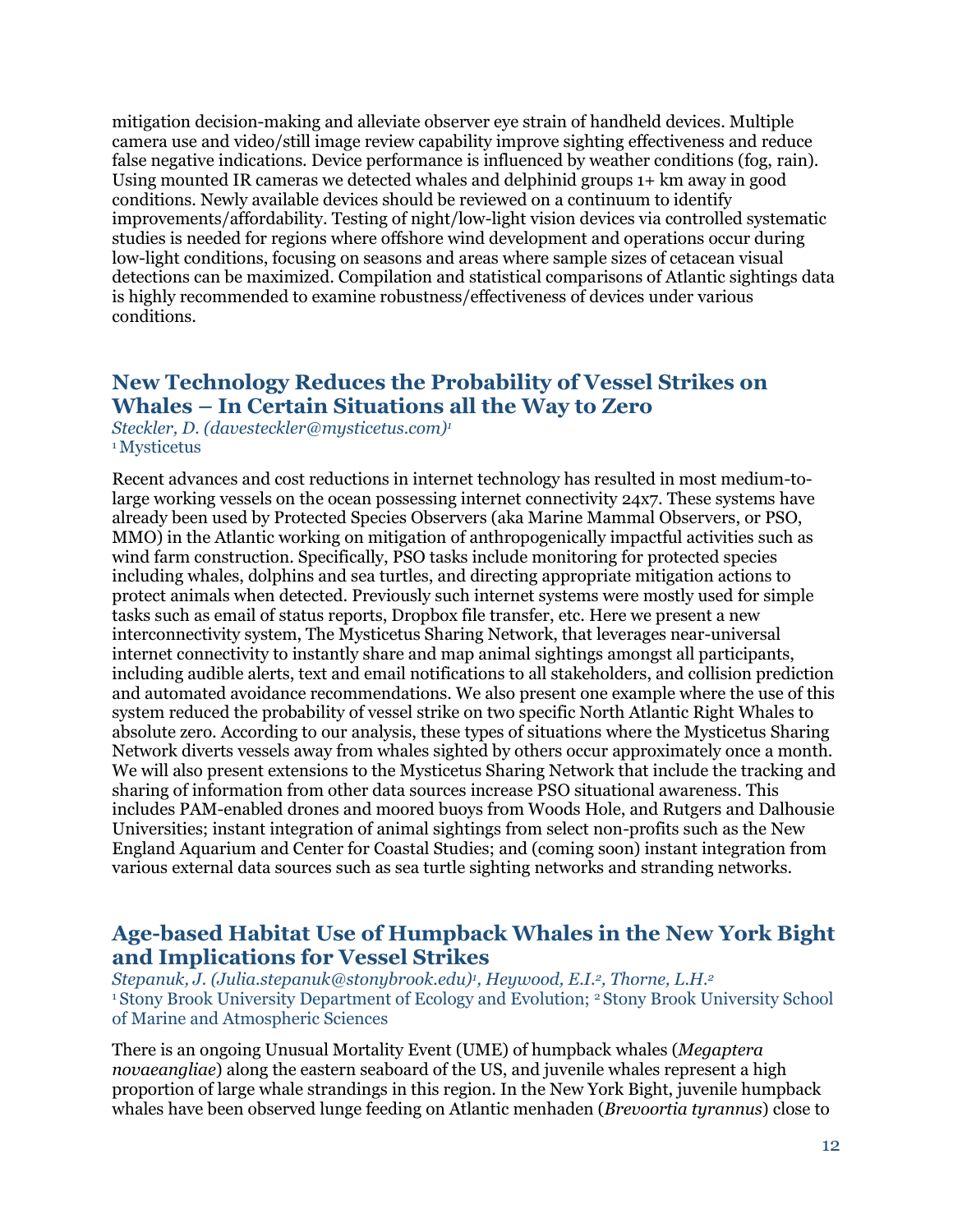shore, but it is unclear whether there are age-specific patterns of habitat use and foraging behavior in humpbacks. We compare the habitat use and foraging behavior of juvenile and adult humpback whales in the New York Bight, and examine implications for the vulnerability to anthropogenic impacts (e.g., vessel strikes, wind farm development). We conducted boat-based surveys in the NYB from 2018-2020 and conducted focal follows to identify individual whales, document foraging behavior, and obtain morphometric measurements using a DJI Phantom 4 Pro+ Unmanned Aerial Vehicle. We determined animal lengths and age class from morphometric data and compared the sightings of adult vs. juvenile whales based on distance from shore, foraging behavior, and age-class composition. Whales foraging in nearshore waters were exclusively juveniles that were surface feeding, while both juveniles and adults foraged cooperatively in offshore waters. The nearshore habitat use and surface foraging behavior of juvenile humpback whales may make them particularly vulnerable to anthropogenic impacts in nearshore waters.

# <span id="page-12-0"></span>**Migratory Paths of Horseshoe Crabs in Peril Due to Offshore Energy Development**

*Tanacredi, J. (jtanacredi@molloy.edu)<sup>1</sup> ,*  <sup>1</sup>Center for Environmental Research and Coastal Oceans Monitoring (CERCOM)

*Limulus polyphemus*, the North American Horseshoe Crab, for over 445 million years has migrated ashore along the Atlantic coast with amazing site fidelity to numerous breeding beaches. These migratory tides of HSCs during the peak breeding season of May through September each year have provided their eggs to support millions of shorebirds on their annual and synchronized migration each year as well. The potential impacts from offshore energy development to these living fossils' consistent fecundity, to their nearshore breeding beaches and to the adjacent nearshore lands has never been investigated nor adequately assessed.

#### <span id="page-12-2"></span><span id="page-12-1"></span>**Ecosystem Dynamics: An Examination of the Relationships Between Environmental Processes, Primary Productivity, and Distribution of Species at Higher Trophic Levels**

*Thomsen, F. (frth@dhigroup.com)<sup><i>i*</sup>, Courbis, S.<sup>2</sup>, Marean, K.<sup>3</sup>, Mortensen, L.O.<sup>*i*</sup>, Skov, H.<sup>*i*</sup>, *Tuhuteru, N.<sup>1</sup> , Bell, M.A.<sup>1</sup> , van Berkel, J.<sup>1</sup> , White, K.<sup>3</sup> <sup>1</sup>DHI Group; 2Advisian Worley Group; 3WSP*

The state of New York is committed to pursuing development of 9,000 MW of offshore wind energy by 2035. As part of planning and assessment related to this effort, NYSERDA has developed a Master Plan and undertaken several field and desktop studies to reduce risk and inform and improve siting and authorization processes. Here we present a NYSERDA project to examine the relationships between environmental processes, primary productivity, and distributions of species at higher trophic levels to help predict animal use patterns at differing temporal scales in the New York Bight. This effort will evaluate data coverage, sensitive variables, data gaps, and will pave the way for comparative assessments of the power of available ecosystem data to predict wildlife distribution and movement during all stages of wind farm development.

This collaborative project is developing hydrodynamic models based on data about the distribution of oceanographic characteristics in the New York Bight and applying these models and observations of taxa to develop dynamic habitat models that show temporally changing predictions of use of areas by loggerhead sea turtles, fin whales, red-throated loons, and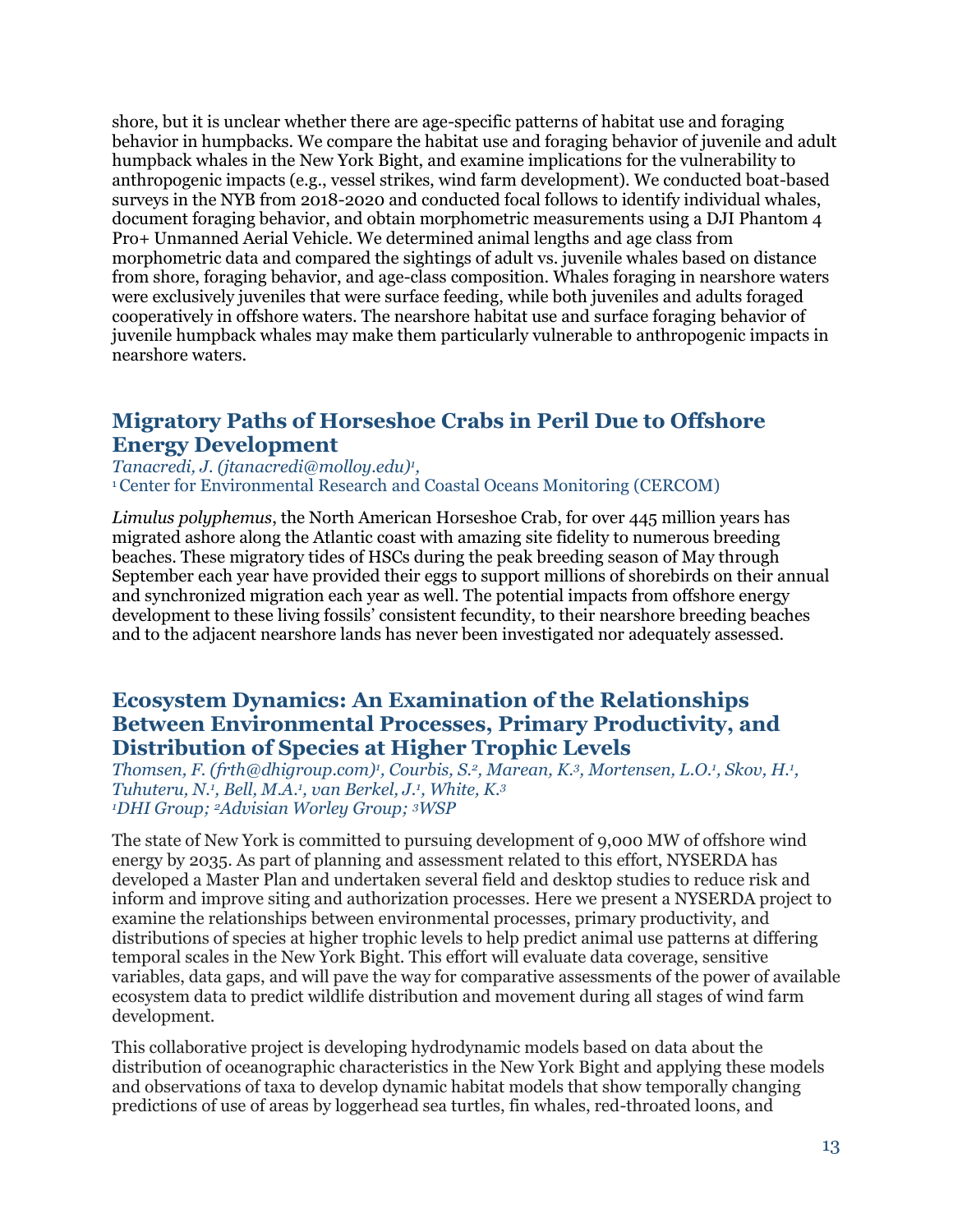northern gannets. The dynamic habitat models for red-throated loons and fin whales will further be used as a driver in agent-based models to predict movements of individuals in the New York Bight. This approach to modeling allows for consideration of dynamic environmental preferences and can be adjusted to consider future conditions in addition to assessing average expectations.

# **Mapping the Distribution and Habitat Use of Atlantic Cod Spawning Aggregations on Cox's Ledge to Assess Potential Impacts of Offshore Wind Energy Development**

*Van Hoeck, R. (rebeccavh@unc.edu)<sup>1</sup> , Frey, A. (afrey2@umass.edu)<sup>2</sup> , Van Parijs, S.<sup>3</sup> , Cardin, S.<sup>2</sup> , Rowel, T.<sup>3</sup> , Baumgartner, M.<sup>4</sup> , DeCelles, G.<sup>5</sup> , Dean, M.<sup>5</sup> , Hoffman, B.<sup>5</sup> , Camisa, M.<sup>5</sup> , McGuire, C.<sup>6</sup> , Zemeckis, D.<sup>7</sup> , Tuxbury, S.<sup>8</sup>*

<sup>1</sup>University of North Carolina at Chapel Hill Biology Department; 2 University of Massachusetts Dartmouth School for Marine Science & Technology; <sup>3</sup>NOAA Northeast Fisheries Science Center; 4 Woods Hole Oceanographic Institution; <sup>5</sup> MASS Department of Marine Fisheries; <sup>6</sup> The Nature Conservancy; <sup>7</sup>Rutgers University; <sup>8</sup> NOAA Greater Atlantic Region Fisheries Office

Atlantic cod (*Gadus morhua*) is an ecologically, economically, and culturally important groundfish species that has been historically overexploited. Many studies have described the spawning dynamics of cod in other areas, but uncertainty remains concerning cod in Southern New England. Several aspects of cod spawning behavior, such as forming large, dense spawning aggregations, increases their vulnerability to disturbance. Offshore wind energy development may impact cod through loss of essential spawning habitat and disruption of spawning behavior. Through the use of interdisciplinary methodologies, this study aims to map the spatiotemporal distribution of spawning and track life history parameters of Atlantic cod in Southern New England, while serving as a pre-construction baseline study for characterizing interactions with planned offshore wind farms. Beginning in November 2019, we tagged spawning cod with telemetry transmitters and deployed a receiver array in and around the South Fork wind area. An autonomous glider, carrying a telemetry receiver and hydrophone to record cod spawning vocalizations, swam an approximately 1,500 km2 area over Cox's Ledge. Additionally, historical passive acoustic recordings were reviewed for spawning activity in this area. Fisheries dependent biological samples were collected to track growth, maturity, and the onset of spawning. Preliminary results suggest spawning spans from November to March, with high residence on Cox Ledge, and some regional spawning outside the area. Combined results over the three year study will fill knowledge gaps regarding the spawning dynamics and habitat usage of Atlantic cod in Southern New England and facilitate assessment of offshore wind energy impacts.

#### <span id="page-13-0"></span>**Pelagic Fish and Zooplankton Abundance and Distribution in the New York Bight**

*Warren, J. (joe.warren@stonybrook.edu)<sup>1</sup> , Blair, H.<sup>1</sup> , Lucca, B.<sup>1</sup>* <sup>1</sup>Stony Brook University

Ship-based echosounder surveys have been conducted seasonally in the New York Bight over the past three years to monitor pelagic aggregations of fish and zooplankton. By using multiple acoustic frequencies, we can often identify aggregations of fish or zooplankton and quantify their distribution and relative abundance. Trawl and net tows provide information on the species present in the region during each cruise. Spatial and temporal variability in these data